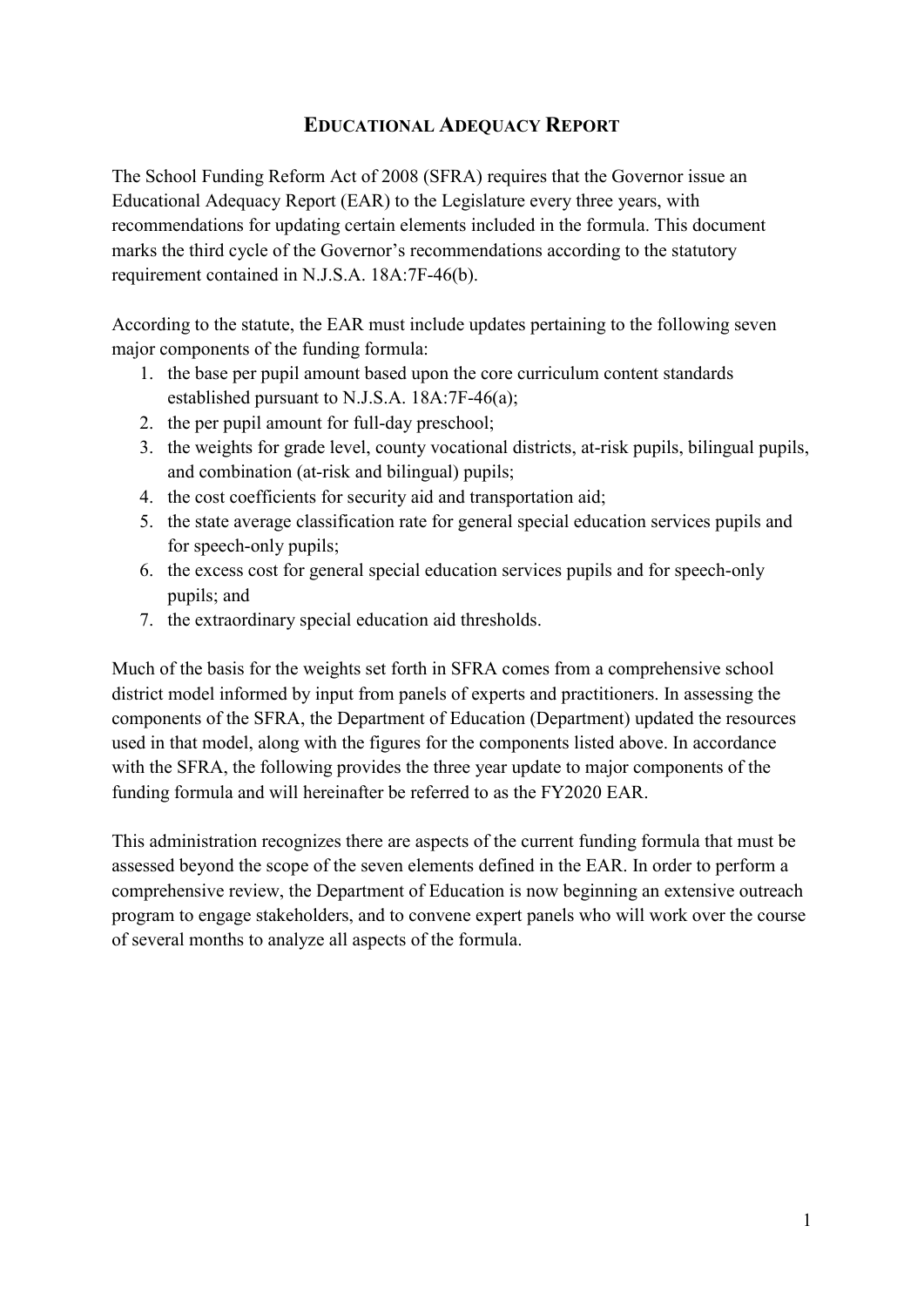#### **SCHOOL FUNDING REFORM ACT UPDATE**

#### **1. Base Per Pupil Amount**

**.** 

The "base" per pupil amount was initially determined through results of Professional Judgment Panels (PJPs), which were convened to form the foundation of the funding formula, and subsequent advisory panels. All of the additional weights (grade level, at-risk, and bilingual) are applied to the base amount. Using the resources and staffing levels from the original model, the Department updated costs to develop the current base per pupil amount. The updates include changes to average salaries, employee benefits, and the application of the consumer price index  $(CPI)^1$  $(CPI)^1$  to costs in the model.

To revise salaries, the Department used data from two sources, depending on the type of employee. The certificated staff data is reported by school districts each year and includes detailed information for all district employees holding a certificate, including salary, full-time equivalent (full-time, half-time, etc.), and area of certification. For positions included in the certificated staff data collection, the Department calculated the average (mean) salary using actual reported salaries for all full-time staff employed during the FY2018 school year – the most recent data available. The salaries for non-certificated positions were found using the [May 2017 State Occupational Employment and Wage Estimates for New Jersey](https://www.bls.gov/oes/current/oes_nj.htm#15-0000) from the Bureau of Labor Statistics (BLS). Average salaries for all personnel were adjusted using the CPI to project FY2020 levels. The resultant salaries for FY2020, by personnel type, can be found in Attachment B, along with a comparison of the salaries applied in FY2009, FY2014, and FY2017.

Consistent with the original SFRA recommendations and the previous update for FY2017, health benefit costs were added to salaries for each personnel type. Health benefits were calculated using the average cost for participating in the School Employees' Health Benefits Program (SEHBP) in 2018. The final average cost of health benefits for FY2020, after adjusting for inflation, is \$27,648 for each employee. This is an increase from the FY2017 EAR when the estimated average benefit cost was \$21,987.

The FY2017 EAR included an adjustment for the P.L. 2011, Chapter 78 requirement for employees to contribute a specified portion of their health costs, in an amount ranging from a minimum of 1.5% of salary up to 35% of the health care premium. The contribution rate varies by type of plan, premium cost, and the individual's salary level. [2](#page-1-1) Accordingly, the

<span id="page-1-0"></span> $1$  The CPI applied for all calculations, except utilities, is the combined New York and Philadelphia Urban Consumers index (CPI-U), as calculated by the New Jersey Department of Treasury. The rates applied for each fiscal year are shown in Attachment A.

<span id="page-1-1"></span><sup>&</sup>lt;sup>2</sup> In applying the contribution rates to the model, the Department used the family coverage contribution rate. Contribution rates by type of coverage (family, single, or parent/child) are available on the New Jersey Department of the Treasury's [webpage for health benefits information for active employees.](https://www.state.nj.us/treasury/pensions/hb-info-active.shtml)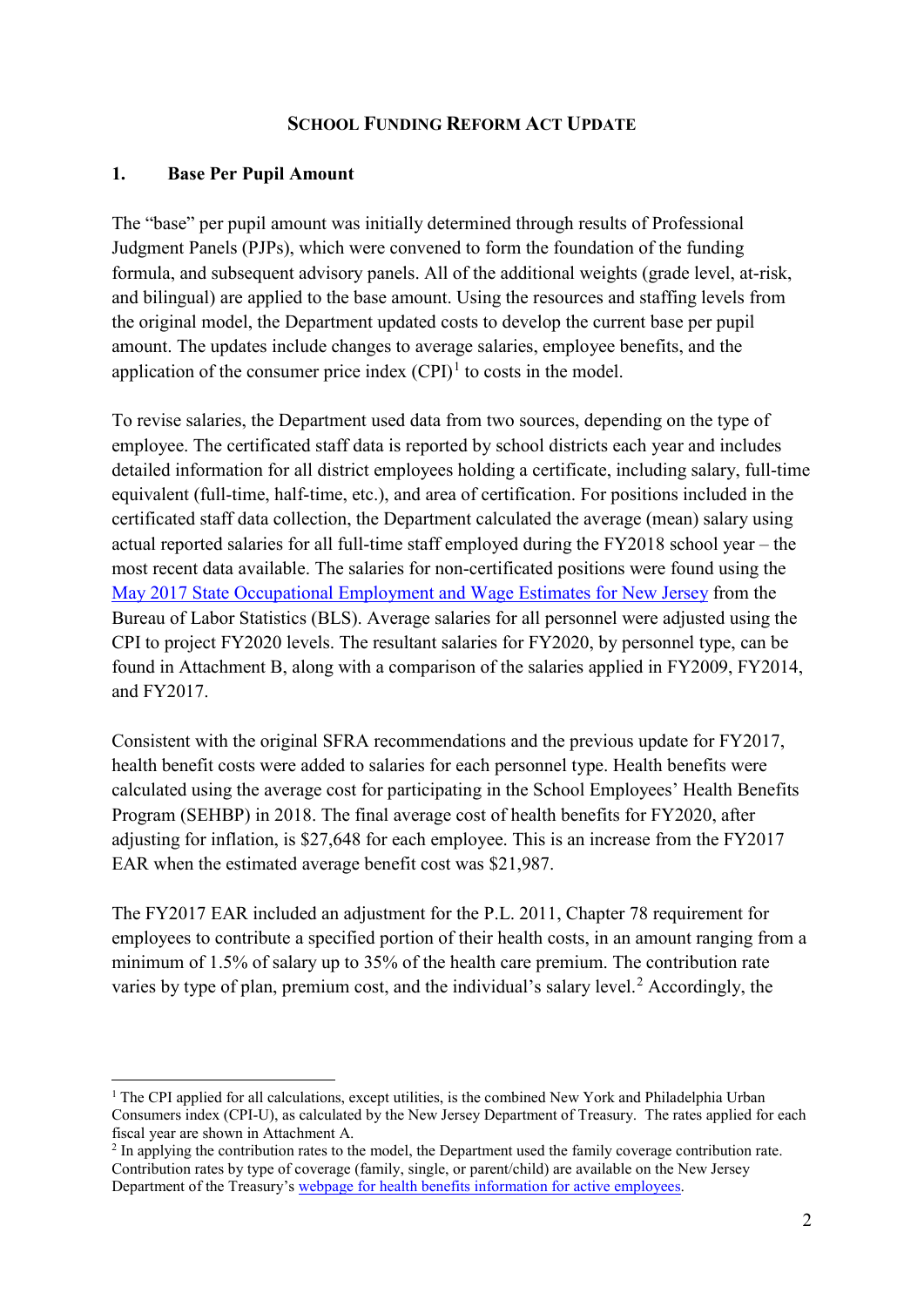FY2017 EAR had reduced the cost of benefits for each staff member according to salary level. The model also assumed the district incurred a cost for every full-time employee.

The Department used the same assumptions for the FY2020 EAR, with one exception. When reviewing the data, the Department found a substantial decline in the participation rate of employees who are eligible to enroll in the State Employees' Health Benefits Program. According to the data, approximately 10% of active local education employees waive coverage and do not receive compensation for the waiver. Since this reduces the healthcare benefit costs for districts, the average cost was prorated to 90%. The average healthcare benefit cost applied in the model for the FY2020 EAR is \$24,884 (\$27,648 x 0.90).

Other employee benefits were determined using the latest actual rates (for FY2018), as published in The Department applied a workers' compensation rate of 10.61% for maintenance staff and a rate of 1.54% of salary for all other personnel, both of which were derived from the [New Jersey Rate & Classification Handbooks.](https://www.njcrib.com/DocumentLibrary/RateAndClassificationHandbooks) For non-certificated personnel, the Department applied a Public Employees' Retirement System (PERS) rate of 1[3](#page-2-0).52% of salary and a Federal Insurance Contributions Act (FICA) rate of 6.20%<sup>3</sup> of salary, which were found on the [NJ Department of Treasury's Local Employer Pension](https://www.state.nj.us/treasury/pensions/2018-employer-billing.shtml)  [Contributions webpage,](https://www.state.nj.us/treasury/pensions/2018-employer-billing.shtml) and the [Social Security Administration's \(OASDI\) Program Rates](https://www.ssa.gov/policy/docs/quickfacts/prog_highlights/RatesLimits2018.html)  [and Limits,](https://www.ssa.gov/policy/docs/quickfacts/prog_highlights/RatesLimits2018.html) respectively. Since the State pays each district's share of pension and FICA costs for certificated staff, these costs were not added to the benefit assumptions for certificated staff positions. Total benefits for each personnel type can be found in Attachment B. The table includes the costs from FY2009, FY2014, FY2017, and FY2020 for comparison.

The PJP model that generates the base per pupil amount (among other things) includes several cost components in addition to personnel. Some examples are: school-level resources such as supplies, professional development, and technology, as well as district-level resources such as security, utilities, and textbooks. Most of the non-personnel cost components were derived from panelists' estimates on a per-school, per-teacher, or per-student basis. In order to update the costs, the Department used the original PJP dollar amounts, which correspond to FY2006, and inflated for each year using the CPI<sup>[4](#page-2-1)</sup> to project FY2020 costs.

As shown in Table 1, the base per pupil amount for FY2009 was set at \$9,649 by the SFRA. The base cost established by the FY2014 EAR increased to \$11,009, largely due to inflation rates and increases in teacher salaries. In the subsequent review and FY2017 EAR, no change was recommended for the base because the updates to the model yielded a base cost that was actually lower than the FY2014 amount. The recommendation in this FY2020 EAR will grow the base cost by more than \$500 per student, a 5% increase from the earlier reports.

 $\overline{a}$ 

<span id="page-2-0"></span><sup>&</sup>lt;sup>3</sup> The FICA rate is 6.20% of salary up to \$128,400. None of the non-certificated staff have salaries that exceed this threshold. These are the anticipated rates for FY2018 according to current Federal law.

<span id="page-2-1"></span><sup>&</sup>lt;sup>4</sup> Utilities costs are inflated using the CPI-Energy, calculated using both New York and Philadelphia in the same manner used for the CPI-U calculation.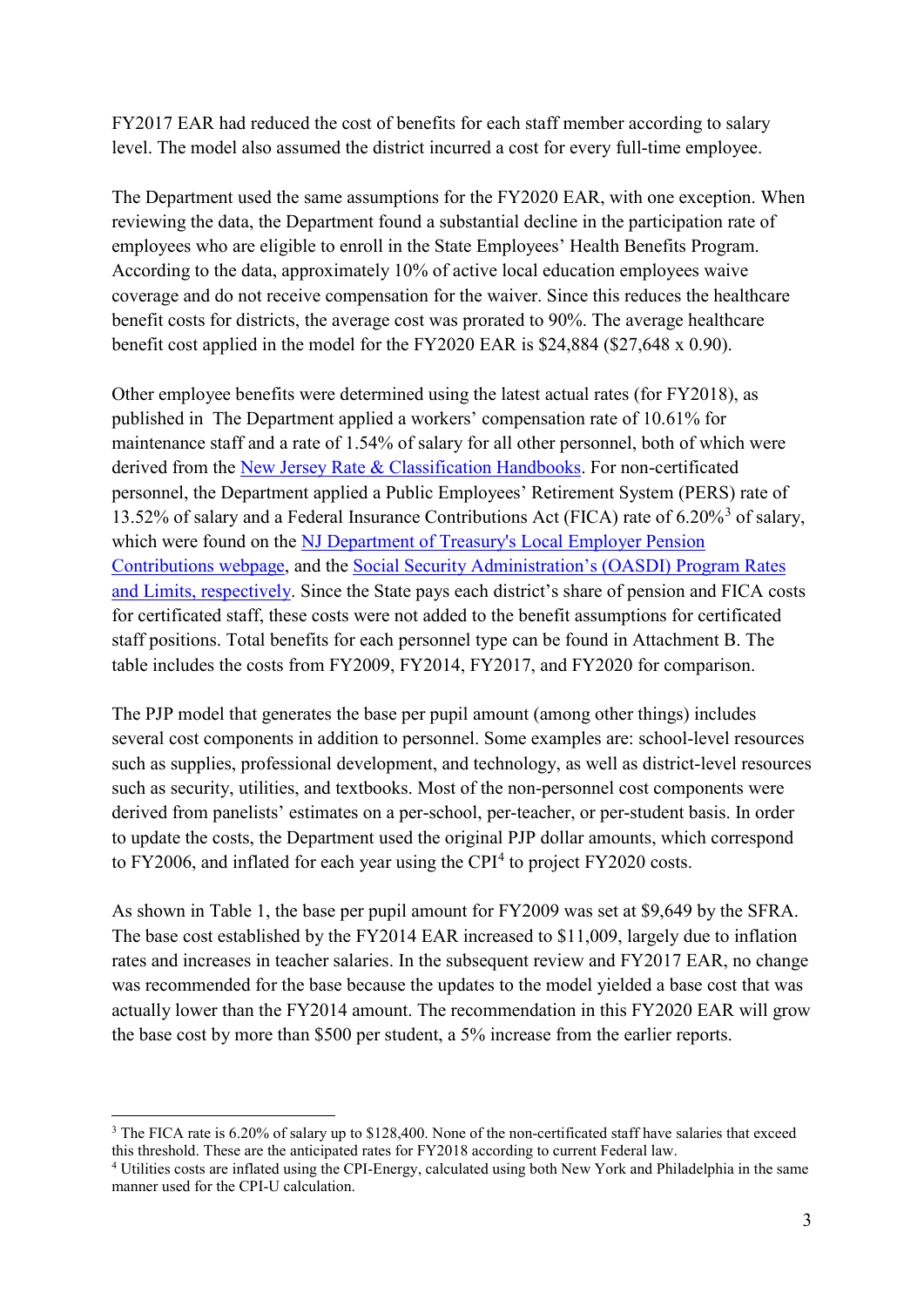| <b>Fiscal Year</b>               | <b>Base Amount (Elementary)</b> |
|----------------------------------|---------------------------------|
| <b>FY2009 (SFRA)</b>             | \$9,649                         |
| FY2014 EAR Recommendation        | \$11,009                        |
| <b>FY2017 EAR Recommendation</b> | \$11,009                        |
| FY2019 State Aid Calculation     | \$11,209                        |
| <b>FY2020 EAR Recommendation</b> | \$11,775                        |

**Table 1 Base Per Pupil Amounts**

## **2. Preschool Per Pupil Amount**

 $\overline{a}$ 

The foundation for Preschool education aid (PEA) in SFRA was determined using budgeted expenditures from districts that were already running preschool programs. The Department compiled district data to determine the average cost per pupil based on the type of school site. While this methodology has been highly regarded, the current method of funding does not allow for an update using the same methodology. Since the State provides 100% of preschool costs and districts spend the aid they receive, a calculation of expenditures will yield the current aid amount.

For the FY2020 EAR update, the Department reviewed current literature regarding preschool expenditures. The National Institute for Early Education Research (NIEER) publishes an annual report describing the status of preschool education across our nation.<sup>[5](#page-3-0)</sup> According to the publication "The State of Preschool 2017," the average State spending per child enrolled in preschool was only \$5,008 in 2017. By comparison, New Jersey ranked 2<sup>nd</sup> highest in fiscal support for preschool, reporting \$12,242 per child enrolled in preschool. Based on our observations of district expenditure and the literature on preschool costs, it is our recommendation that the Department fund preschool programs using the FY2017 per pupil funding levels, indexed by inflation.

| <b>Fiscal Year</b>   | In District | <b>Private Provider</b> | <b>Head Start</b> |
|----------------------|-------------|-------------------------|-------------------|
| <b>FY2009 (SFRA)</b> | \$11,506    | \$12,934                | \$7,146           |
| <b>FY2014 EAR</b>    | \$12,788    | \$14,375                | \$7,943           |
| <b>FY2017 EAR</b>    | \$12,788    | \$14,375                | \$7,943           |
| <b>FY2020 EAR</b>    | \$13,209    | \$14,848                | \$8,204           |

**Table 2 Preschool Per Pupil Amounts, by Provider**

<span id="page-3-0"></span><sup>&</sup>lt;sup>5</sup> NIEER's 2017 State Profile and other reports can be found on their [State of Preschool Yearbooks webpage.](http://nieer.org/state-preschool-yearbooks/)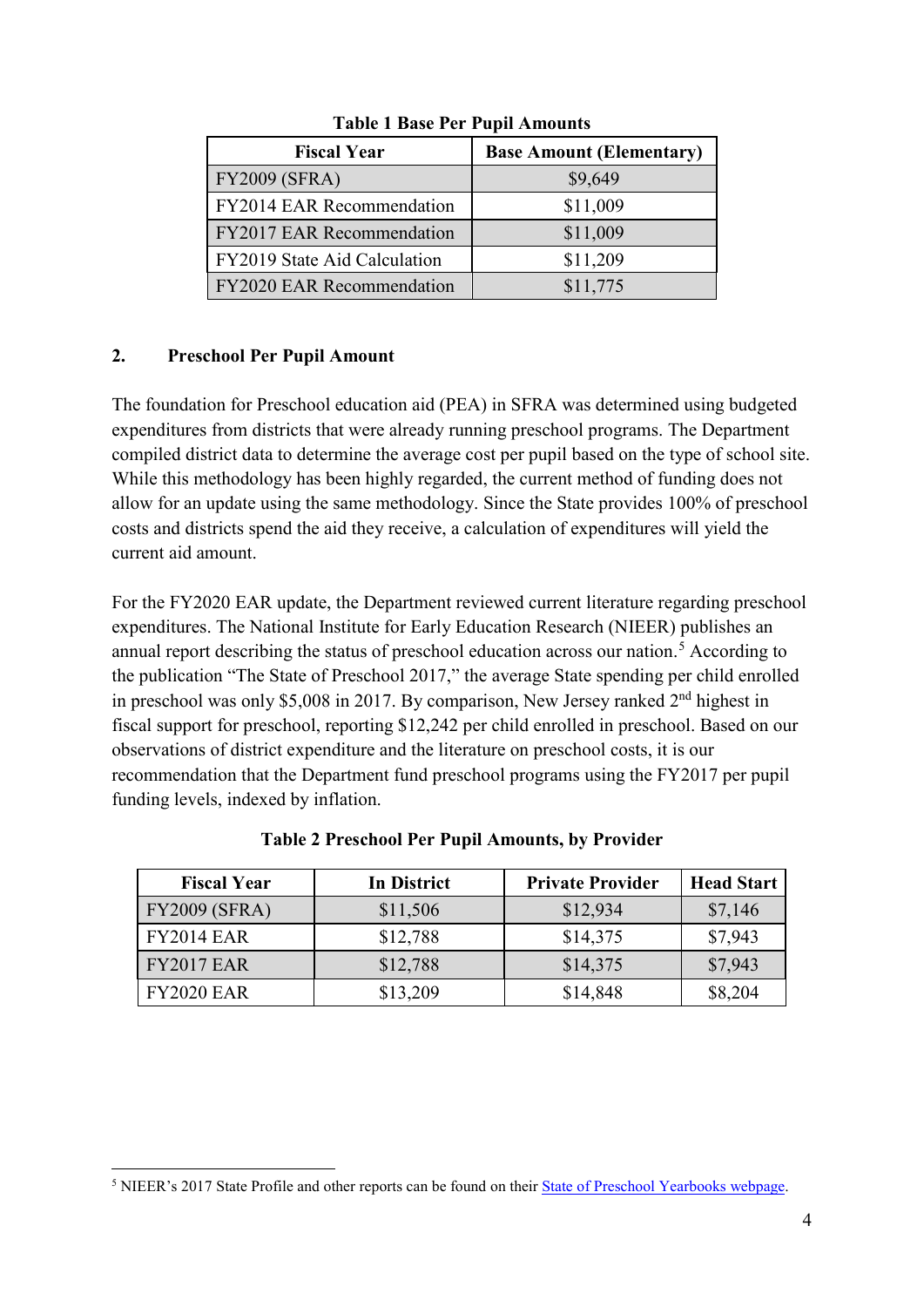## **3. Weights for Grade Level, County Vocational School Districts, At-Risk Pupils, Bilingual Pupils, and Combination Pupils**

The SFRA took into account the additional resources and services necessary for students with greater needs, assigning different weights to be applied to these students. The weighted enrollment, accounting for all such factors, is applied to the base cost (*see* Base Per Pupil Amount section). The additional weights are provided for each student who meets the criteria for the following five categories: (1) grade level; (2) county vocational school districts; (3) atrisk students (income-eligible for free or reduced price lunch); (4) bilingual or Limited English Proficient students; and (5) students who are both at-risk and bilingual (referred to as "combination students").

## **GRADE LEVEL WEIGHT**

Updates to the cost components, as outlined in the previous Base Per Pupil Amount section, generate costs per pupil for students at the elementary, middle, and high school levels. As defined in the SFRA, the elementary weight applies to students in kindergarten $<sup>6</sup>$  $<sup>6</sup>$  $<sup>6</sup>$  through</sup> grade 5, the middle school weight applies to students in grades 6-8, and the high school weight applies to students in grades 9-12. While the base cost has fluctuated since the first year of SFRA (FY2009), the costs for middle and high school increased largely apace. The weight for elementary school students is still equivalent to the base cost (1.0), and the weight for middle school students recommended for FY2020 also remains constant since FY2009 (1.04). The high school weight was reduced from 1.17 to 1.16 in the FY2014 EAR, and the Department again recommends the 1.16 weight for FY2020, as shown in Table 3A.

| <b>Fiscal Year</b>   | <b>Elementary</b><br><b>Base</b> | Weight applied to<br>base for Middle<br><b>School students</b> | Weight applied to<br>base for High<br><b>School students</b> |
|----------------------|----------------------------------|----------------------------------------------------------------|--------------------------------------------------------------|
| <b>FY2009 (SFRA)</b> | 1.00                             | 1.04                                                           | 1.17                                                         |
| <b>FY2014 EAR</b>    | 1.00                             | 1.04                                                           | 1.16                                                         |
| <b>FY2017 EAR</b>    | $1.00\,$                         | 1.04                                                           | 1.16                                                         |
| <b>FY2020 EAR</b>    | 1.00                             | .04                                                            |                                                              |

**Table 3A Grade Level Weights**

## **COUNTY VOCATIONAL SCHOOL DISTRICT WEIGHT**

 $\overline{a}$ 

The SFRA included an additional weight to be applied to students who attend a county vocational district. The methodology used for the FY2020 recommendation is identical to the FY2017 method. The calculation compares the base model cost per pupil for high school students (\$13,621) with comparable county vocational expenditures (\$16,610 per pupil). This method estimates the portion of actual expenditures that county vocational districts used for general education by excluding costs for special education, at-risk, and bilingual programs. The

<span id="page-4-0"></span><sup>6</sup> For half-day kindergarten students, the SFRA applies a 0.5 weight to the base per pupil amount. Preschool disabled students are included in the elementary enrollment.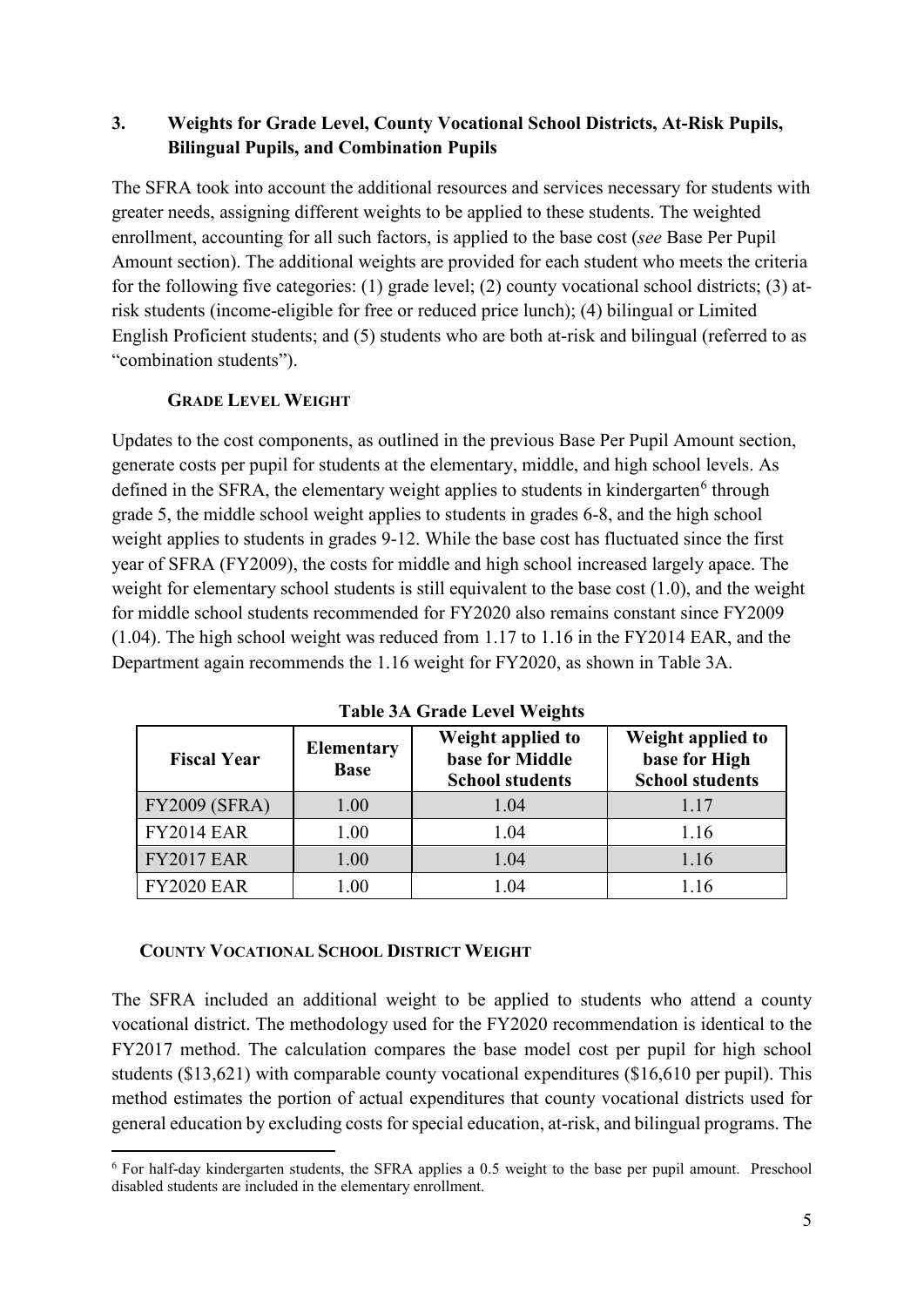results show county vocational districts may need to spend, on average, 22% more per pupil than the model would suggest for a traditional high school student. The FY2020 recommendation and the previous years' weights are shown in Table 3B below.

|                      | $\overline{\phantom{a}}$                                          |
|----------------------|-------------------------------------------------------------------|
| <b>Fiscal Year</b>   | <b>Additional Weight for County</b><br><b>Vocational students</b> |
| <b>FY2009 (SFRA)</b> | 0.31                                                              |
| <b>FY2014 EAR</b>    | 0.26                                                              |
| <b>FY2017 EAR</b>    | 0.25                                                              |
| <b>FY2020 EAR</b>    | ገ ንን                                                              |

**Table 3B County Vocational Weights**

### **AT-RISK WEIGHT**

The SFRA specifies at-risk weights, including a sliding scale based on each district's concentration of at-risk students, which exceed those derived from the PJP model. The PJP participants identified costs required to provide programs and services to at-risk students at certain concentration levels. In FY2009, the PJP-derived weights were 0.42 to 0.46.

Updating the cost of additional resources specified for at-risk students yields weights that range from 0.42 to 0.46, similar to the weights resulting from the original PJP process and those proposed in the FY2014 and FY2017 EAR recommendations. However, the legislature rejected the at-risk weights in both reports by concurrent resolution. As a result, the Department is recommending no change to the current at-risk weights of 0.47 to 0.57. The lower weight (0.47) applies to districts with at-risk rates of 20% and below, and the higher weight (0.57) applies to districts with at-risk rates of 60% and above. For those districts falling between 20% and 60% at-risk concentrations, the sliding scale described in the SFRA will be applied from 0.47 to 0.57. The history of the weights proposed in previous reports, along with the FY2020 EAR recommendations, are reflected in Table 3C.

| <b>Fiscal Year</b>   | At-risk weight where<br>$low\text{-}income < or = 20\%$ | At-risk weight where<br>low-income rate $= 40\%$ | At-risk weight where<br>$low\text{-}income > or = 60\%$ |
|----------------------|---------------------------------------------------------|--------------------------------------------------|---------------------------------------------------------|
| <b>FY2009 (SFRA)</b> | 0.47                                                    | 0.52                                             | 0.57                                                    |
| <b>FY2014 EAR</b>    | 0.42                                                    | 0.46                                             | 0.46                                                    |
| <b>FY2017 EAR</b>    | 0.41                                                    | 0.46                                             | 0.46                                                    |
| <b>FY2020 EAR</b>    | 0.47                                                    | 0.52                                             | 0 57                                                    |

**Table 3C At-risk Weights by Low-Income Concentration**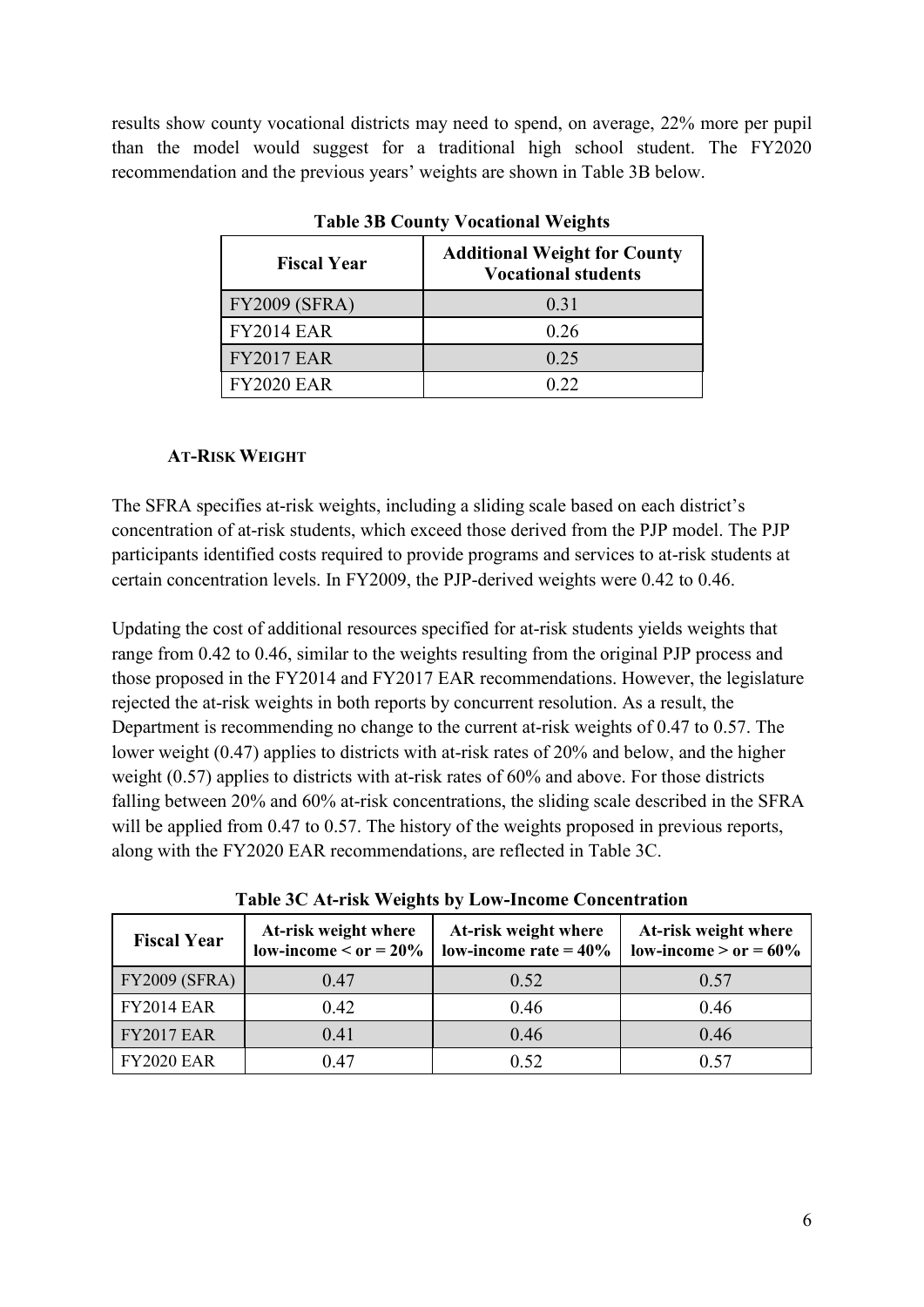#### **BILINGUAL WEIGHT**

The SFRA specified a bilingual (or Limited English Proficient) weight of 0.50. Similar to the at-risk weights, the bilingual weight derived from the PJPs was slightly lower than the weight codified in the SFRA for FY2009, 0.47 compared with 0.50, respectively. Updating the PJP cost components using the latest available salary data and CPI increases resulted in a weight of 0.46 – the same weight that was proposed in the FY2017 EAR. Since the legislature also rejected the lower weights for Bilingual/LEP costs that were suggested in the previous EAR recommendations, the FY2020 EAR recommendation is to maintain the same current weight of 0.5, as shown in Table 3D below.

| <b>Fiscal Year</b>   | <b>Additional Weight for</b><br><b>Bilingual/LEP</b> students |
|----------------------|---------------------------------------------------------------|
| <b>FY2009 (SFRA)</b> | 0.50                                                          |
| <b>FY2014 EAR</b>    | 0.46                                                          |
| <b>FY2017 EAR</b>    | 0.47                                                          |
| <b>FY2020 EAR</b>    | 0.50                                                          |

|  | <b>Table 3D Bilingual Weights</b> |  |
|--|-----------------------------------|--|
|  |                                   |  |

### **AT-RISK AND BILINGUAL WEIGHT (COMBINATION STUDENTS)**

In the SFRA, students who are both at-risk and bilingual receive the district's at-risk weight plus what is called the combination weight. Since there is some overlap in the resources described by the PJPs for at-risk-only students and bilingual-only students, the combination weight reflects only those resources in excess of those specified for at-risk-only students. As outlined above and utilizing the data from the PJP deliberative process, the cost components related to students with these characteristics were updated to reflect current costs. The updates show that the non-duplicated costs make up 21.119% of the total cost for LEP students. However, consistent with the decision to maintain SFRA weights for at-risk and bilingual students, the department is recommending that the weight for combination students remain at 0.1250 plus the district's at-risk weight. The historical weights and recommendation for FY2020 are reflected in Table 3E below.

|                      | Twore on Companion Weights                                                                           |  |  |
|----------------------|------------------------------------------------------------------------------------------------------|--|--|
| <b>Fiscal Year</b>   | <b>Additional Weight for</b><br><b>Bilingual/LEP</b> students who also<br>receive the At-risk weight |  |  |
| <b>FY2009 (SFRA)</b> | 0.1250                                                                                               |  |  |
| <b>FY2014 EAR</b>    | 0.0981                                                                                               |  |  |
| <b>FY2017 EAR</b>    | 0.0990                                                                                               |  |  |
| <b>FY2020 EAR</b>    | 0.1250                                                                                               |  |  |

**Table 3E Combination Weights**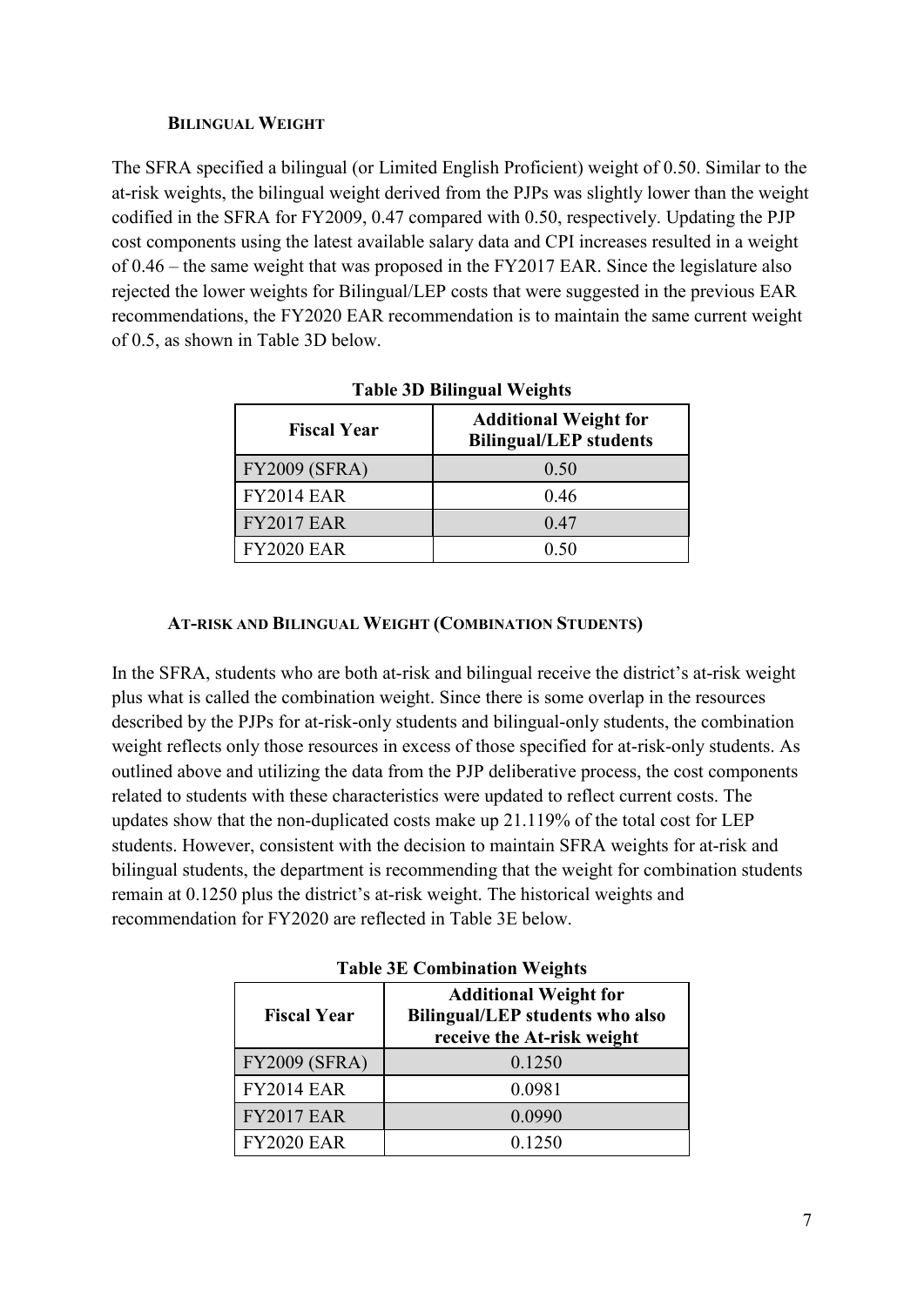#### **4. Cost Coefficients for Security Aid and Transportation Aid**

#### **SECURITY AID**

The SFRA created a two component security aid calculation. The first component is a per pupil security amount that applies to every student in the district. In addition, security aid includes a component that applies only to at-risk students. The at-risk security amount is based on a sliding scale that increases with the district's at-risk concentration, capping at concentrations of 40% and above. Because the security cost factors are based on the resources specified in the PJP model, the amounts were updated for salary, benefit, and CPI adjustments as described above.

| <b>Fiscal Year</b>   | <b>Security for All</b><br>students | <b>Additional Security</b><br>for At-risk |
|----------------------|-------------------------------------|-------------------------------------------|
| <b>FY2009 (SFRA)</b> | \$70                                | \$406                                     |
| <b>FY2014 EAR</b>    | \$75                                | \$428                                     |
| <b>FY2017 EAR</b>    | \$77                                | \$452                                     |
| <b>FY2020 EAR</b>    | \$83                                | \$495                                     |

**Table 4A Security Per Pupil Amounts**

#### **TRANSPORTATION AID**

Similar to security aid, the SFRA defines a two part transportation aid formula that includes a calculation for regular students and one for special education students. For each regular and special education student, respectively, the SFRA describes a base per pupil amount in addition to an average distance per mile amount. The SFRA also calls for the creation of an incentive factor which applies only to the regular student portion of the calculation, and is applied as a final adjustment after the other calculations in the formula have been completed. For the years prior and including the recommendation in the FY2014 EAR and the FY2017 EAR, the incentive factor multiplier (IF) was equal to one (1), which makes no adjustment. No change is recommended for FY2020.

The transportation aid amounts were not included in the PJP process, so the cost factors are continually updated according to CPI. The Department is recommending the continued use of the SFRA cost parameters, with the addition of a CPI increase. Table 4B outlines these changes.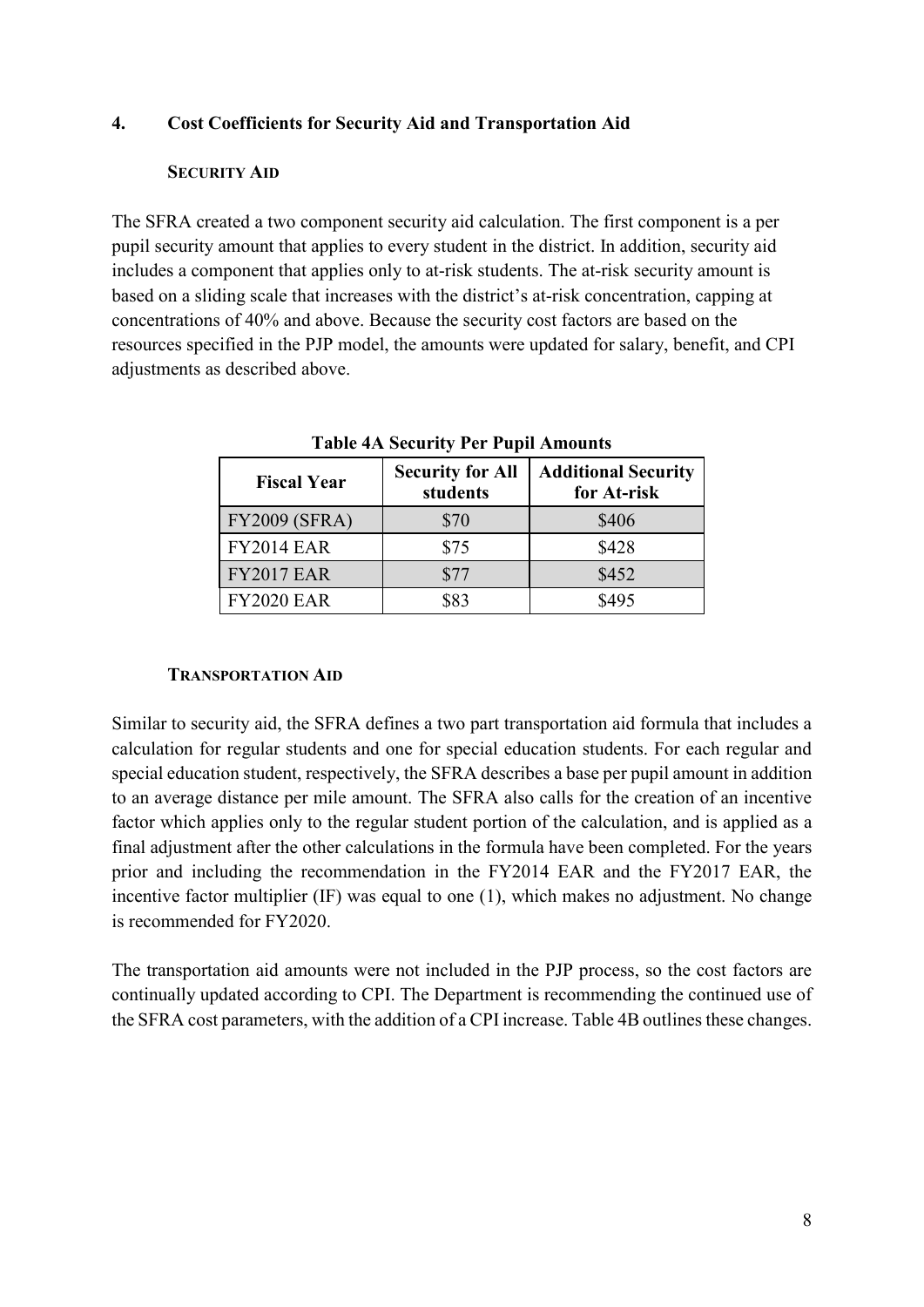| <b>Fiscal Year</b>   | Regular per<br><b>Pupil Base</b><br><b>Amount</b> | Regular<br>Average<br>per Mile | <b>Special per</b><br><b>Pupil Base</b><br><b>Amount</b> | <b>Special</b><br>Average per<br><b>Mile</b> |
|----------------------|---------------------------------------------------|--------------------------------|----------------------------------------------------------|----------------------------------------------|
| <b>FY2009 (SFRA)</b> | \$383.88                                          | \$10.50                        | \$2,675.77                                               | \$5.10                                       |
| <b>FY2014 EAR</b>    | \$426.65                                          | \$11.67                        | \$2,973.90                                               | \$5.67                                       |
| <b>FY2017 EAR</b>    | \$442.18                                          | \$12.10                        | \$3,082.15                                               | \$5.88                                       |
| <b>FY2020 EAR</b>    | \$456.74                                          | \$12.50                        | \$3,183.58                                               | \$6.08                                       |

**Table 4B Transportation Aid Components**

### **5. State Average Classification Rate for General Special Education Services Pupils and for Speech-only Pupils**

The special education and speech-only components of the SFRA are census-based formulas. These formulas use the statewide average classification rates of general special education students and speech-only students multiplied by the district's total resident enrollment, then multiplied by the excess cost for the respective classification. For FY2020, the Department used October 2017 enrollments submitted to the Application for State School Aid (ASSA) system to determine the statewide average classification rates. The current average classification rate from October of 2017 for special education services is 15.40% (up from 14.92% used in the FY2017 EAR), and the Statewide average classification rate for speechonly students is 1.57% (down from 1.63% used in the FY2017 EAR). Table 5 shows the classification rates for each report since FY2009.

| <b>Fiscal Year</b>   | <b>Average Classification Rate</b><br>for Special Education | <b>Average Classification</b><br><b>Rate for Speech-only</b> |
|----------------------|-------------------------------------------------------------|--------------------------------------------------------------|
| <b>FY2009 (SFRA)</b> | 14.69%                                                      | 1.90%                                                        |
| <b>FY2014 EAR</b>    | 14.78%                                                      | 1.72%                                                        |
| <b>FY2017 EAR</b>    | 14.92%                                                      | 1.63%                                                        |
| <b>FY2020 EAR</b>    | 15.40%                                                      | $1.57\%$                                                     |

**Table 5 Special Education and Speech Classification Rates**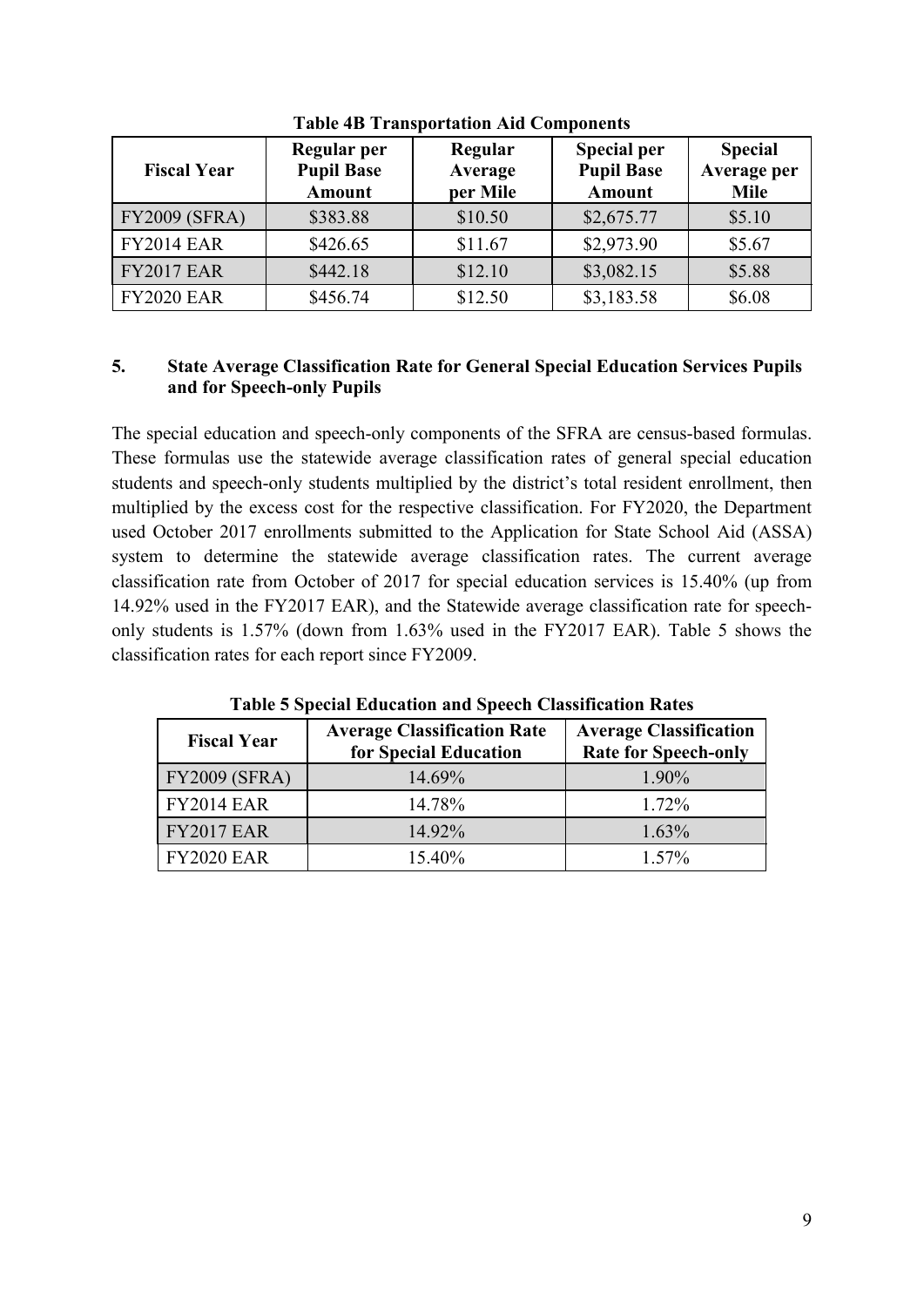## **6. The Excess Cost for General Special Education Services Pupils and for Speechonly Pupils**

The excess cost for general special education is determined using actual expenditures for special education students from the 2017 Audit Summary, the most recent data available. Inclusive of all pertinent costs, such as districtwide and mainstreaming costs in addition to special education specific costs, the Department determined the total average expenditure for special education students for FY2020 to be \$31,076, up from \$28,681 reported in the FY2017 EAR. Backing out the weighted average base cost of \$12,464 yields a per pupil excess cost for general special education services pupils of \$18,612 for FY2020.

In contrast to the excess cost for general special education, the excess cost calculation for speech-only pupils is based upon the resources outlined by the PJP model for "mild"<sup>[7](#page-9-0)</sup> classification services. The cost components identified in the model were updated using CPI increases and actual salaries and resulted in a per pupil speech-only cost of \$1,220 for FY2020, up slightly from the FY2017 recommendation. The special education and speechonly costs are shown in Table 6.

| <b>Fiscal Year</b>   | <b>Excess Cost for Special</b><br><b>Education students</b> | <b>Excess Cost for</b><br><b>Speech-only students</b> |
|----------------------|-------------------------------------------------------------|-------------------------------------------------------|
| <b>FY2009 (SFRA)</b> | \$10,897                                                    | \$1,082                                               |
| <b>FY2014 EAR</b>    | \$15,337                                                    | \$1,221                                               |
| <b>FY2017 EAR</b>    | \$17,034                                                    | \$1,159                                               |
| <b>FY2020 EAR</b>    | \$18,612                                                    | \$1,220                                               |

**Table 6 Special Education and Speech Per-Pupil Amounts**

# **7. Extraordinary Special Education Aid Thresholds**

Extraordinary special education aid provides assistance to districts for students needing educational services that incur a high cost to the district. In brief, extraordinary aid reimburses districts a portion of the eligible costs exceeding a given threshold for such high cost services.

In the FY2014 EAR, the Department proposed increases to the thresholds for each placement type by \$5,000. These higher thresholds were never implemented, however, and the original SFRA thresholds have been used each year since issuing the FY2014 EAR. The Department recommends continuing the use of the lower thresholds to ensure broad eligibility for extraordinary special education aid. Using the recommended thresholds will allow the Department to distribute extraordinary aid to offset high cost special education services in as many districts as possible. The recommended thresholds are shown in Table 7A.

<span id="page-9-0"></span> $\overline{a}$  $7$  The "mild" classification category as used during the PJP process was defined as speech-only.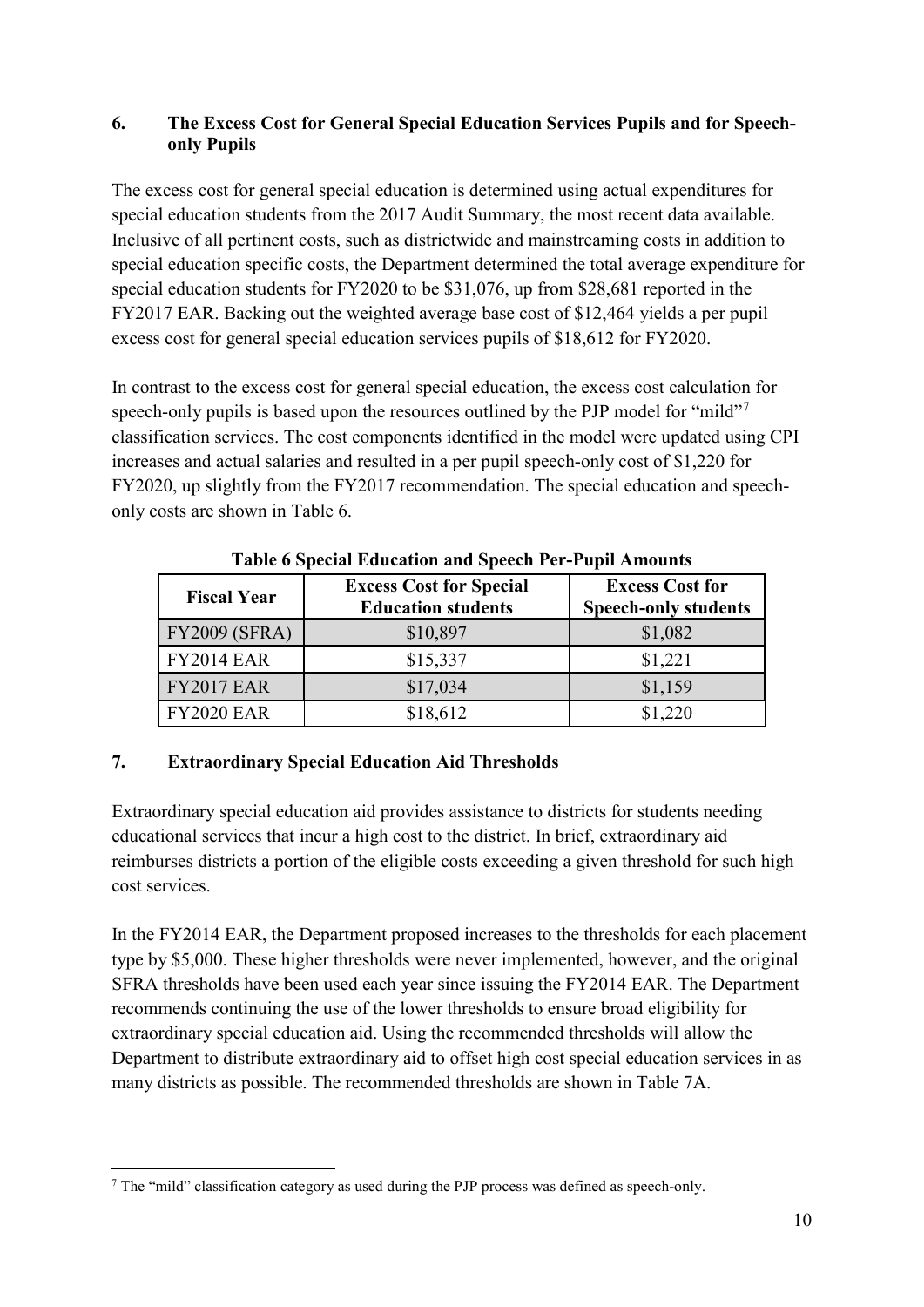| <b>Fiscal Year</b>   | <b>In-District Placement</b><br>$(90\%$ funded) | <b>Public Separate</b><br>Placement (75% funded) | <b>Private Placement</b><br>$(75%$ funded) |
|----------------------|-------------------------------------------------|--------------------------------------------------|--------------------------------------------|
| <b>FY2009 (SFRA)</b> | \$40,000                                        | \$40,000                                         | \$55,000                                   |
| <b>FY2014 EAR</b>    | \$45,000                                        | \$45,000                                         | \$60,000                                   |
| <b>FY2017 EAR</b>    | \$40,000                                        | \$40,000                                         | \$55,000                                   |
| <b>FY2020 EAR</b>    | \$40,000                                        | \$40,000                                         | \$55,000                                   |

**Table 7A Extraordinary Aid Thresholds**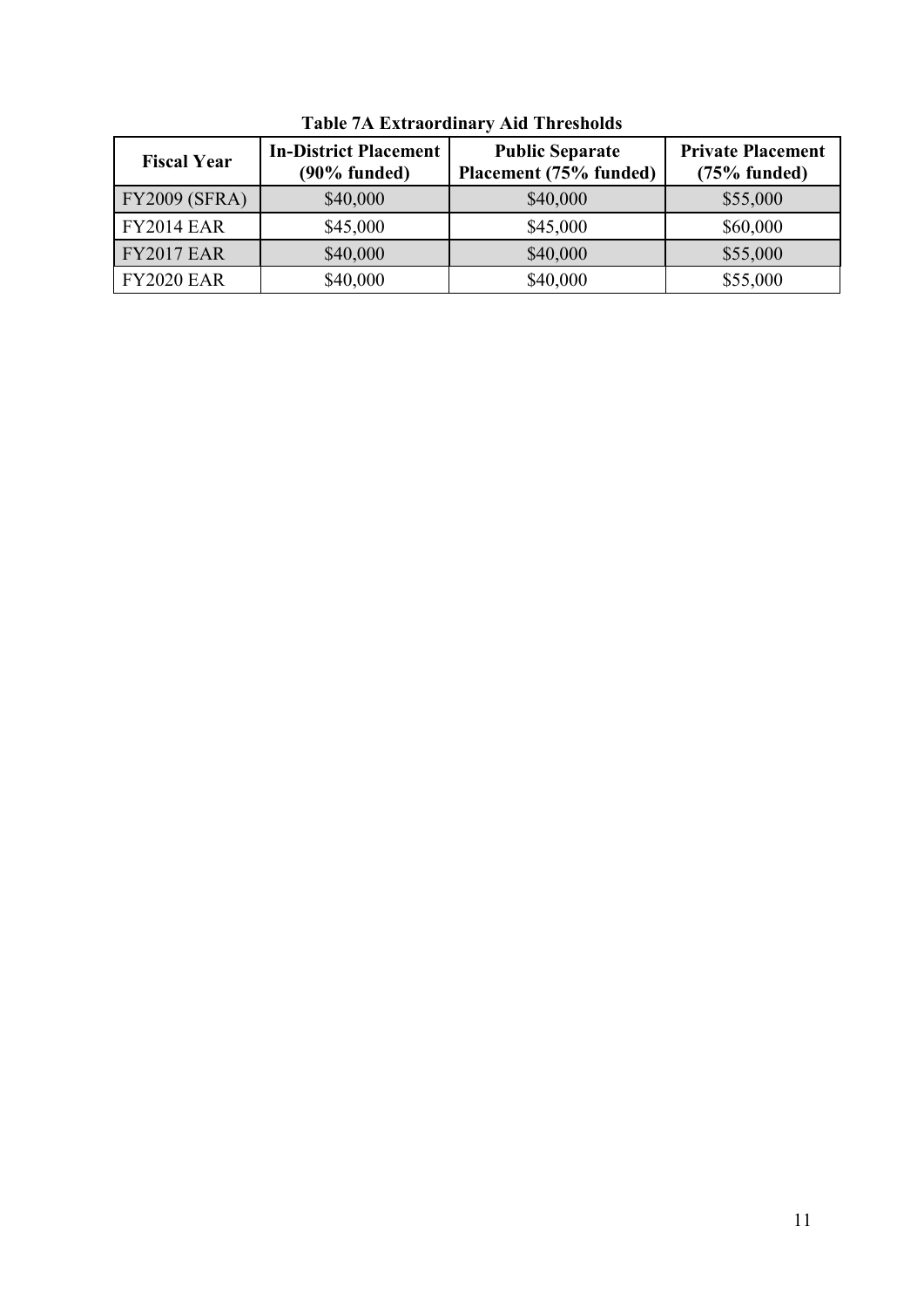# **ATTACHMENT A**

| Year** | <b>New Jersey CPI</b> | <b>New Jersey Energy CPI</b> |
|--------|-----------------------|------------------------------|
| 2007   | 2.89%                 | 3.61%                        |
| 2008   | 3.34%                 | 12.58%                       |
| 2009   | 1.60%                 | $-6.08%$                     |
| 2010   | 1.23%                 | $-1.01%$                     |
| 2011   | 1.89%                 | 8.24%                        |
| 2012   | 2.63%                 | 6.05%                        |
| 2013   | $1.69\%$              | $-0.38%$                     |
| 2014   | 1.34%                 | $-0.30%$                     |
| 2015   | 0.57%                 | $-12.13%$                    |
| 2016   | 0.30%                 | $-14.24%$                    |
| 2017   | 1.51%                 | 3.47%                        |
| 2018   | 1.45%                 | 8.34%                        |

**New Jersey Consumer Price Index 2007-2018\***

\* The New Jersey CPI is the combined New York and Philadelphia Urban Consumers index (CPI-U), as calculated by the New Jersey Department of Treasury. \*\*CPI is calculated using data from July of the previous year to June of the year

identified.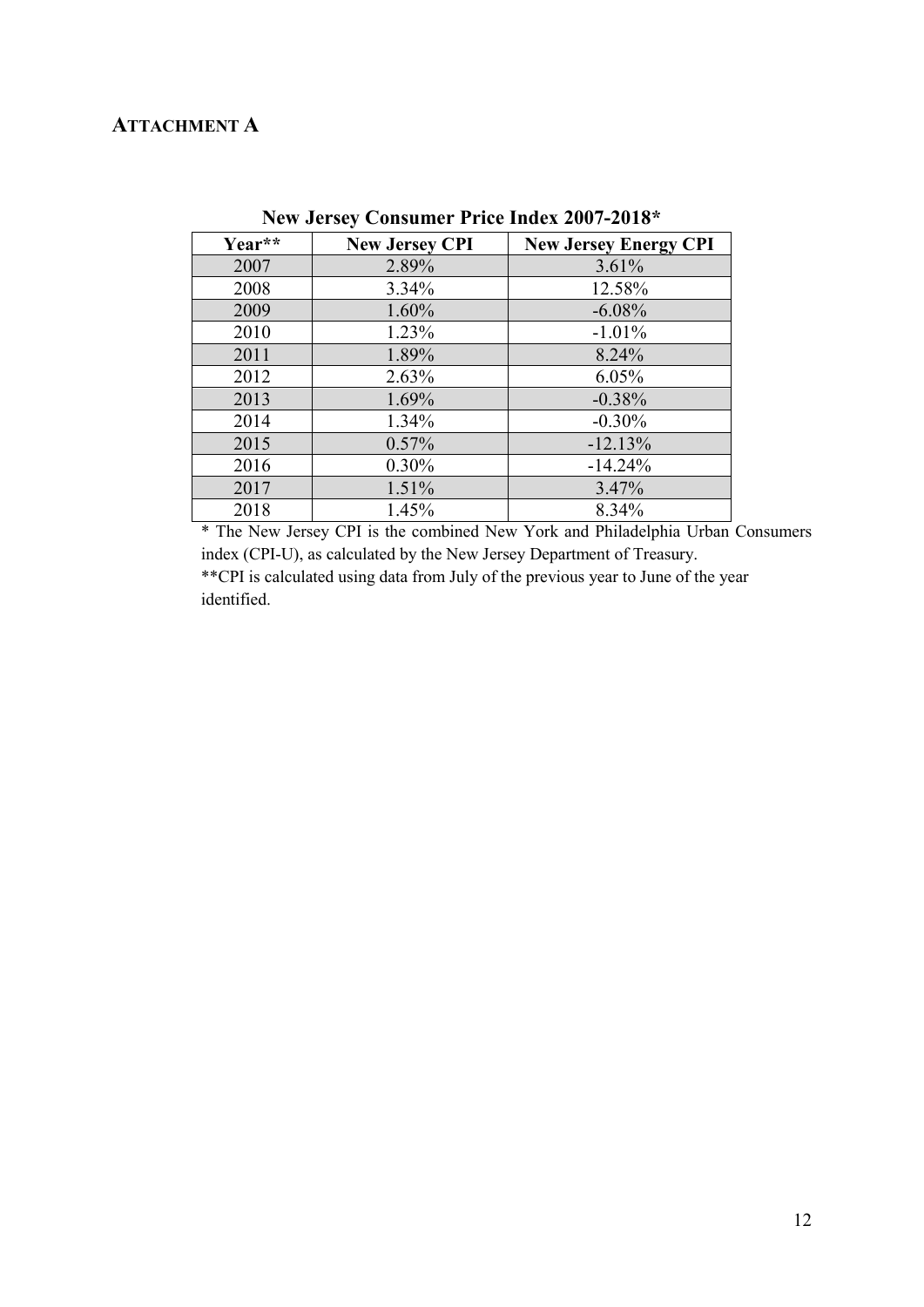|                                           |               | <i>FY2014</i>   |                |         | <b>FY2017</b>   |                         |               | <b>FY2020</b>   |                |
|-------------------------------------------|---------------|-----------------|----------------|---------|-----------------|-------------------------|---------------|-----------------|----------------|
|                                           | Average       | Average         | Total - Salary | Average | Average         | Total - Salary          | Average       | Average         | Total - Salary |
|                                           | <b>Salary</b> | <b>Benefits</b> | plus Benefits  | Salary  | <b>Benefits</b> | plus Benefits           | <b>Salary</b> | <b>Benefits</b> | plus Benefits  |
| <u> Salaries - School Level Personnel</u> |               |                 |                |         |                 |                         |               |                 |                |
| Classroom Teachers                        | 70,206        | 16,718          | 86,924         | 68,794  | 18,972          | 87,<br>-766             | 73,122        | 20,535          | 93,657         |
| Other Teachers                            | 70,206        | 16,718          | 86,924         | 68,794  | 18,972          | 87,<br>997              | 73,122        | 20,535          | 93,657         |
| Librarians                                | 78,912        | 16,721          | 95,633         | 74,750  | 18,413          | 93,<br>501              | 78,849        | 20,375          | 99,224         |
| Technology Specialists                    | 59,682        | 27,928          | 87,610         | 56,027  | 29,957          | 85<br>,985              | 67,282        | 34,460          | 101,742        |
| Counselors                                | 78,858        | 16,721          | 95,579         | 76,171  | 18,217          | 94,388                  | 78,985        | 20,377          | 29,362         |
| Nurses                                    | 75,417        | 16,720          | 92,136         | 72,222  | 18,370          | 20,592                  | 76,772        | 20,343          | 97,115         |
| Psychologists                             | 80,803        | 16,722          | 97,525         | 75,712  | 18,209          | 93,<br>522              | 79,670        | 20,387          | 100,058        |
| Social Workers                            | 79,302        | 16,721          | 96,024         | 75,712  | 18,209          | 93,<br>,922             | 80,798        | 20,156          | 100,954        |
| <b>LDTC</b>                               | 87,665        | 16,725          | 104,389        | 81,307  | 18,084          | 99,<br>.391             | 85,134        | 19,725          | 104,859        |
| Instructional Aides                       | 28,095        | 21,980          | 50,075         | 27,149  | 26,461          | 53,610                  | 30,060        | 30,030          | 060'09         |
| Clerical/Data Entry                       | 42,256        | 24,647          | 66,903         | 40,596  | 28,453          | 69<br>050'              | 43,299        | 32,347          | 75,646         |
| Principal - Elementary                    | 129,833       | 16,742          | 146,574        | 128,095 | 16,456          | 144,<br><b>LSS,</b>     | 136,512       | 18,277          | 154,788        |
| Asst. Principal - Elementary              | 108,665       | 16,733          | 125,398        | 105,921 | 16,741          | 122,<br>E62             | 112,396       | 17,905          | 130,301        |
| Principal - Middle                        | 135,930       | 16,744          | 152,674        | 132,029 | 16,523          | 148<br>LSS,             | 139,732       | 18,326          | 158,058        |
| Asst. Principal - Middle                  | 113,169       | 16,735          | 129,904        | 111,522 | 16,176          | 127,698                 | 117,951       | 17,991          | 135,941        |
| Principal - High                          | 142,745       | 16,747          | 159,492        | 139,444 | 16,648          | 156,<br><sup>7</sup> 60 | 149,159       | 18,471          | 167,630        |
| Asst. Principal - High                    | 119,098       | 16,737          | 135,835        | 116,590 | 16,262          | 132,<br>551             | 122,977       | 18,068          | 141,045        |
| Substitutes                               | 130           |                 | 130            | 127     |                 | 127                     | 122           |                 | 122            |
| Security Guard                            | 31,976        | 22,711          | 54,687         | 30,791  | 26,959          | 57,<br>.750             | 32,691        | 30,589          | 63,280         |
| Reading Specialists                       | 82,608        | 16,723          | 99,331         | 77,309  | 18,236          | ٩Ď<br>545               | 83,687        | 20,200          | 103,888        |
| Speech Pathologists                       | 79,451        | 16,721          | 96,173         | 72,696  | 18,378          | 91,075                  | 75,675        | 20,326          | 100'96         |
| Resource Teacher/In-Class                 | 70,206        | 16,718          | 86,924         | 68,794  | 18,972          | 87,<br>766              | 73,122        | 20,535          | 93,657         |
| Self Contained/Pull-Out                   | 70,206        | 16,718          | 86,924         | 68,794  | 18,972          | 87,766                  | 73,122        | <b>20,535</b>   | 93,657         |
| Occupational Therapist                    | 77,023        | 16,720          | 93,743         | 71,693  | 18,361          | 90,<br>054              | 76,691        | 20,341          | 97,032         |
| Physical Therapist                        | 82,455        | 16,723          | 1777           | 71,229  | 18,353          | 89<br>583               | 76,602        | 20,340          | 96,942         |
| Media Aides                               | 38,603        | 23,959          | 62,561         | 41,532  | 28,638          | 70,<br>170              | 39,613        | 31,812          | 71,425         |
| School Directors                          | 120,064       | 16,738          | 136,802        | 118,041 | 16,286          | 134,327                 | 123,358       | 18,074          | 141,432        |
| Parent Liasion                            | 28,808        | 22,546          | 51,354         | 26,388  | 26,311          | 52,699                  | 33,471        | 30,755          | 64,226         |
| Lunchroom Aide                            | 16,168        | 11,632          | 27,799         | 17,752  | 3,501           | 21,253                  | 18,583        | 3,951           | 22,534         |

### **ATTACHMENT B**